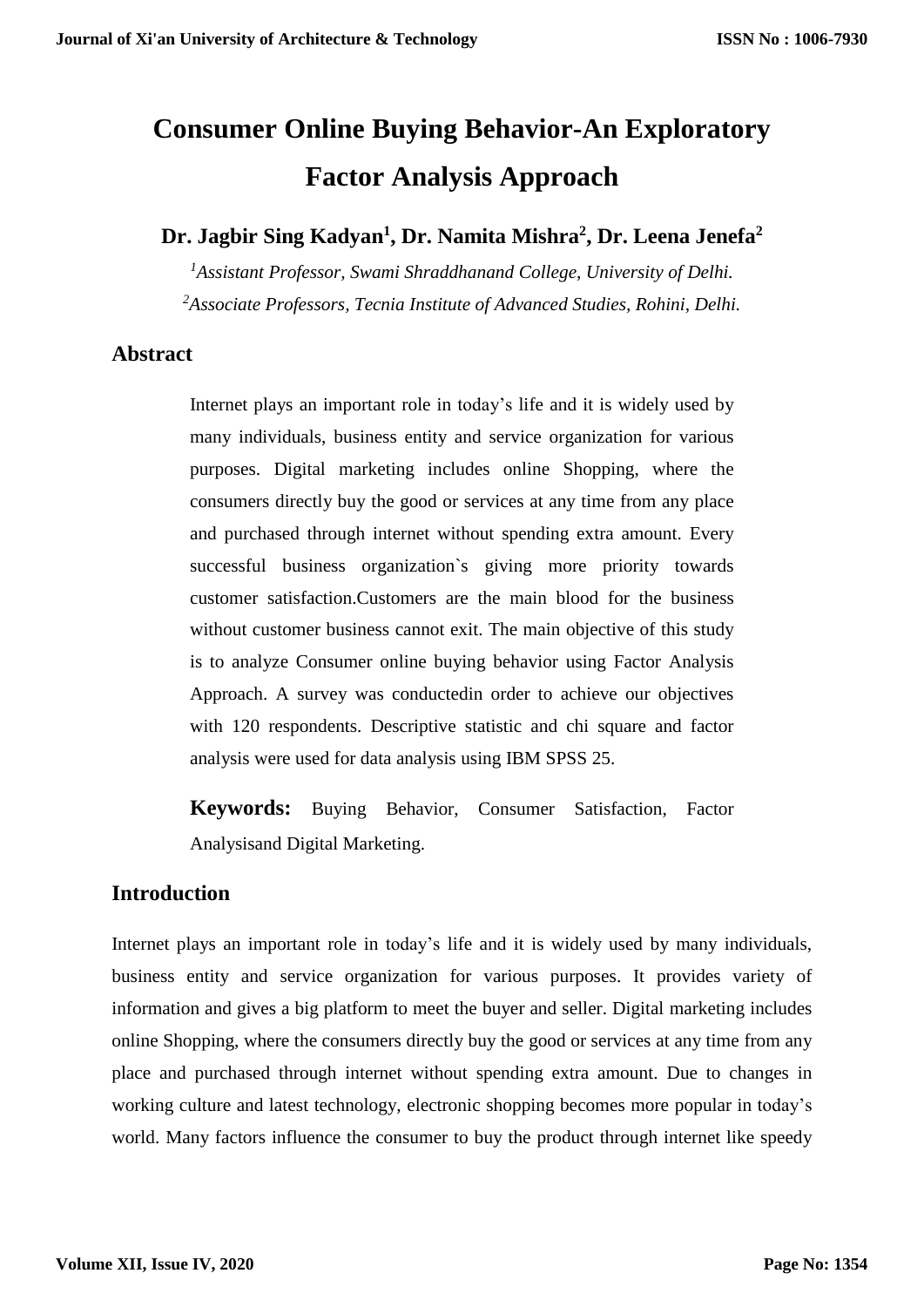delivery, variety of products, comparison of products; can buy at any time, easy of usage, reliability, etc.

#### **Review of Literature**

Gurvider Shergill et al (2005) mentioned that factor influencing the customer to buy online mainly based on website security, reliability, privacy, web design, fulfillment and customer service.

Leena Jenefa et al (2013) The study was conducted to focus on how the customer preferred to selectthe retailshop and the influence factor to buy the products are quality, product criterion, product performance, price and promotions. Leena Jenefa et al (2015) In this research it was found that customer delight differs during the time of purchase and does not differ with gender, place, marital status, monthly income, pre-budgeting.Yi Jin Lim et al (2016) stated in their study" Factors Influencing Online Shopping Behavior: The Mediating Role of Purchase Intention" Internet shopping is a phenomena that is growing rapidly in modern days. And the study reveals that there is a chance of growth for ecommerce.Mohammad Anisur Rahman et al (2018) In this research they outlines that online shopping is more and more driven by the ICT infrastructure development, Development of ICT based infrastructure leads to the development of online payment system and that increases the Internet penetration.

# **Research Methodology**

The primary data for the study was collected by using a structured questionnaire. The sample size for the study consists of 120 respondents from Delhi NCR region and from Southern region of India. The collected data was carefully scrutinized, tabulated and analyzed using simple statistical techniques like percentages, Chi Square test and Factor analysis using SPSS 25.

#### **Analysis: Demographic Factor**

| <b>Variables</b> |              | <b>No of Respondents</b> | <b>Percent</b> |
|------------------|--------------|--------------------------|----------------|
| <b>Gender</b>    | Male         | 65                       | 54.2           |
|                  | Female       | 55                       | 45.8           |
|                  | <b>Total</b> | 120                      | 100.0          |

**Table 1.Demographic Factor**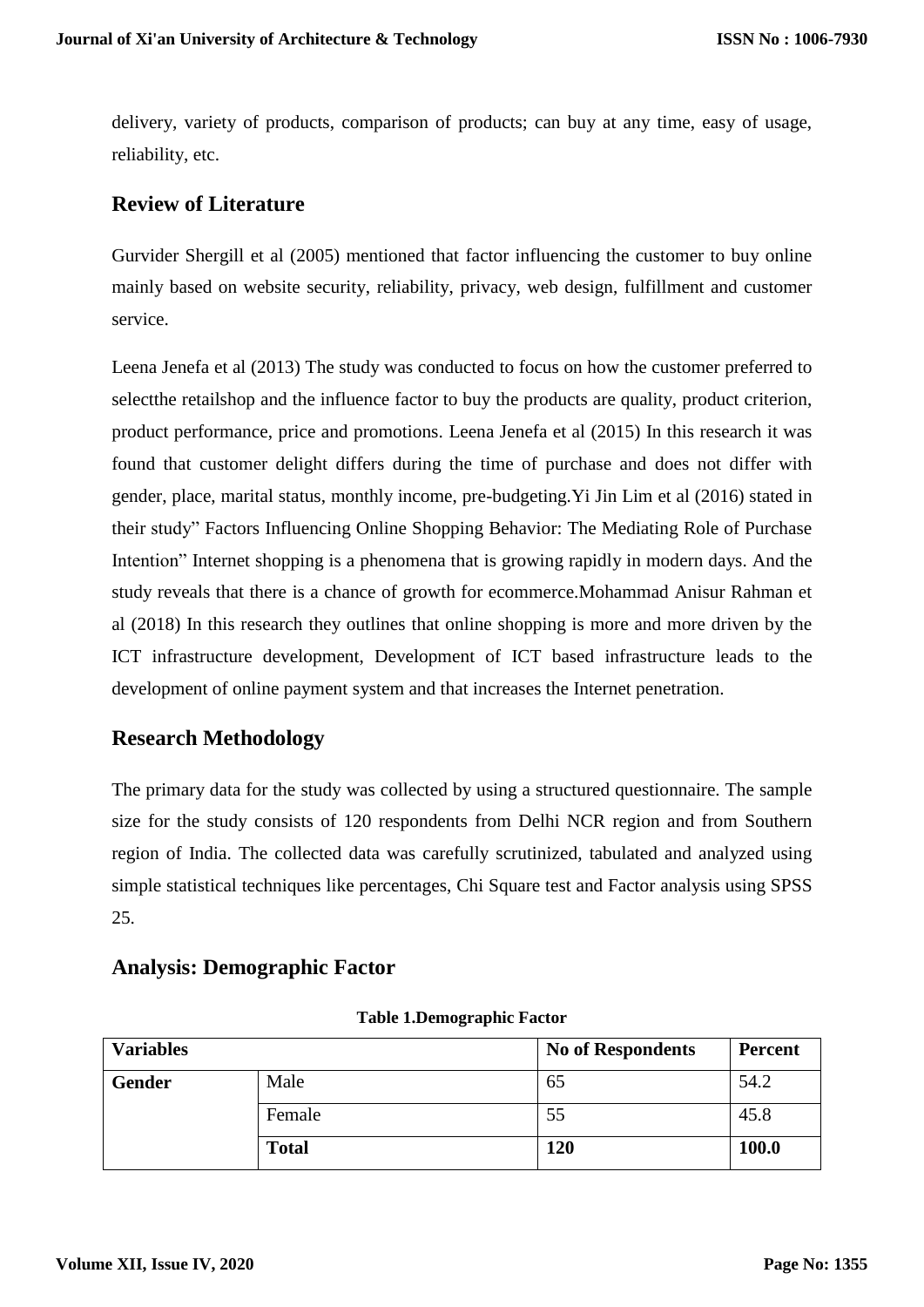| Age                   | Less than 25                 | 45             | 37.5      |
|-----------------------|------------------------------|----------------|-----------|
|                       | $26 - 50$                    | 56             | 46.7      |
|                       | 51-above                     | 19             | 15.8      |
|                       | <b>Total</b>                 | 120            | 100.0     |
| <b>Status</b>         | Single                       | 46             | 38.3      |
|                       | Married                      | 74             | 61.7      |
|                       | <b>Total</b>                 | 120            | 100.0     |
| <b>Earning status</b> | Young and Dependent          | 31             | 25.8      |
|                       | Young and Independent        | 33             | 27.5      |
|                       | Family with Children at home | 55             | 45.8      |
|                       | Empty nesters / retired      | $\mathbf{1}$   | $\cdot$ 8 |
|                       | Total                        | 120            | 100.0     |
| Qualification         | U.G                          | 23             | 19.2      |
|                       | P.G                          | 92             | 76.7      |
|                       | Professional                 | $\overline{5}$ | 4.2       |
|                       | <b>Total</b>                 | 120            | 100.0     |
| <b>Income</b>         | Less than 5 lacs             | $\overline{2}$ | 1.7       |
|                       | 5-10 lacs                    | 5              | 4.2       |
|                       | $10-15$ lacs                 | 20             | 16.7      |
|                       | Above 15 lacs                | 93             | 77.5      |
|                       | <b>Total</b>                 | 120            | 100.0     |

Source: Primary Data

Inference: The above table 1 showsMajority of 54.2 percent of respondents are male. Majority of 46.7 belongs to 26-50 years old.Majority of 61.7 percent of respondents are married. Majority of 45.8 percent of respondents have family with Children at home.Majority of 76.7 percent of respondents have P.G qualification.Majority of 77.5 percent of respondents had earning of Income above 15 lakhs per annum.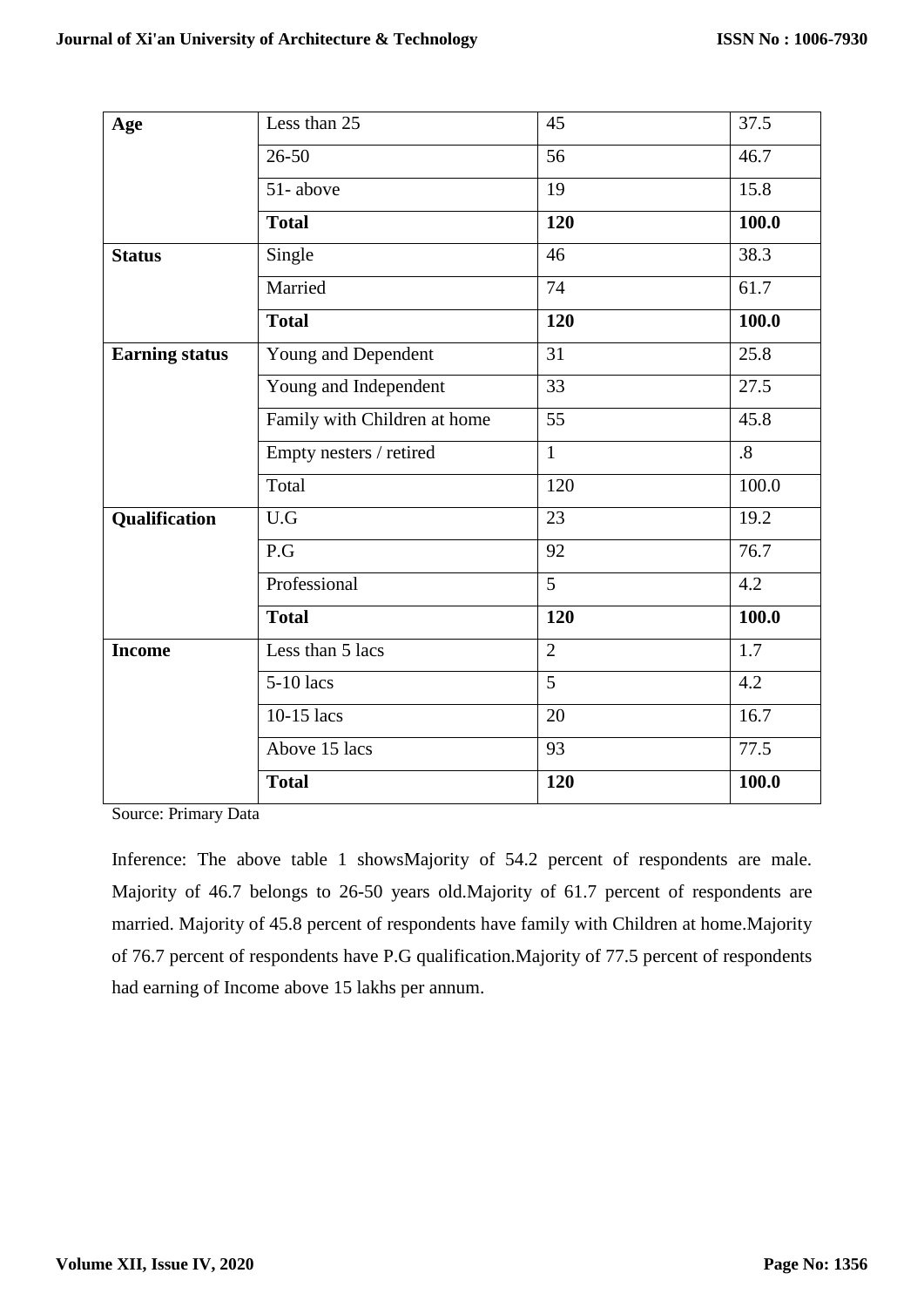# **Consumer Buying Behavior**

| <b>Product Purchase through online</b> | <b>Variables</b> | <b>No of Respondents</b> | <b>Percent</b> |
|----------------------------------------|------------------|--------------------------|----------------|
|                                        | Jewelry          | 35                       | 29.2           |
|                                        | Textiles         | 22                       | 18.3           |
|                                        | Gift articles    | 6                        | 5.0            |
|                                        | Books / CD's     | 27                       | 22.5           |
|                                        | Electronic goods | 28                       | 23.3           |
|                                        | Others           | $\overline{2}$           | 1.7            |
|                                        | <b>Total</b>     | <b>120</b>               | 100.0          |

|  |  | Table 2. Respondents towards product purchase through online |
|--|--|--------------------------------------------------------------|
|  |  |                                                              |

Source: Primary Data

Inference: From the above table 2, mentioned that majority of the respondents purchased Jewelry through online.

| <b>Visiting online store</b> | <b>Variables</b>   | <b>No of Respondents</b> | <b>Percent</b> |
|------------------------------|--------------------|--------------------------|----------------|
|                              | None               | $\overline{2}$           | 1.7            |
|                              | $1-2$              | 5                        | 4.2            |
|                              | $3 - 5$            | 25                       | 20.8           |
|                              | $6 - 10$           | 19                       | 15.8           |
|                              | More than 10 times | 69                       | 57.5           |
|                              | <b>Total</b>       | 120                      | 100.0          |

**Table 3.Respondent's behavior towards visiting online store**

Source: Primary Data

Inference: This table shows that mostly 57.5 percentage of the respondent visiting the online store more than 10 times.

| Table 4. Respondent's behavior towards purchasing the products through online store |  |  |
|-------------------------------------------------------------------------------------|--|--|
|                                                                                     |  |  |

| <b>Purchasing the products</b> | <b>Variables</b> | <b>No of Respondents</b> | <b>Percent</b> |
|--------------------------------|------------------|--------------------------|----------------|
| through online store           | Once in 10 days  | 90                       | 75.0           |
|                                | Once a month     | 10                       | 8.3            |
|                                | Once in 2 months | 13                       | 10.8           |
|                                | Once in a year   | ⇁                        | 5.8            |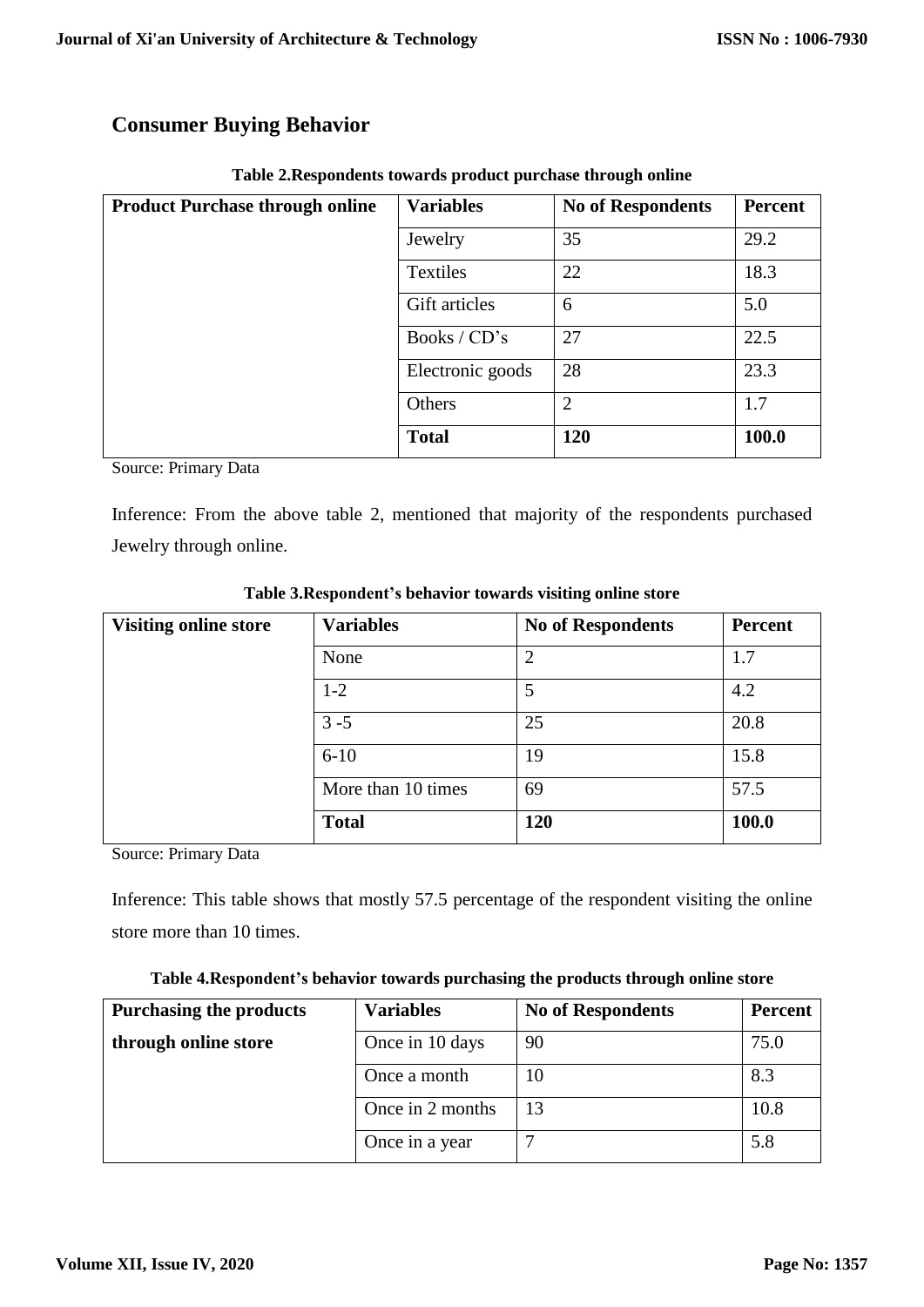|                    | <b>Total</b> | <b>120</b> | $\sim$ $\sim$ $\sim$ |
|--------------------|--------------|------------|----------------------|
| -<br>- -<br>$\sim$ |              |            |                      |

Source: Primary Data

Inference: This table4 shows that mostly 75 percentage of the respondent purchasing the products through online store.

| Table 5. Respondent'sbuying behavior towards total value of purchases through online in a year |  |  |  |  |
|------------------------------------------------------------------------------------------------|--|--|--|--|
|                                                                                                |  |  |  |  |

| value of<br><b>Total</b> | Variables                       | <b>No of Respondents</b> | <b>Percent</b> |
|--------------------------|---------------------------------|--------------------------|----------------|
| purchases                | Less than Rs 5000               | 68                       | 56.7           |
| through on line          | Between rs.10,000 - Rs 25,000   | 25                       | 20.8           |
| in a year                | Between Rs. 25,000 - Rs. 50,000 | 22                       | 18.3           |
|                          | More than that                  |                          | 4.2            |
|                          | Total                           | 120                      | 100.0          |

Source: Primary Data

Inference: This table 5, shows that mostly 56.7 percentage of the respondent purchasing their products through online store less than Rs. 5000 in a year.

| <b>Level of satisfaction</b>       | <b>Highly</b>    | <b>Satisfied</b> | <b>Neutral</b> | <b>Dissatisfied</b> | <b>Highly</b>  |
|------------------------------------|------------------|------------------|----------------|---------------------|----------------|
|                                    | <b>Satisfied</b> |                  |                |                     | dissatisfied   |
| Site has related links so that     | 17               | 93               | 7              | 3                   | $\overline{0}$ |
| the customer is able to get        |                  |                  |                |                     |                |
| maximum information                |                  |                  |                |                     |                |
| Product selection                  | 29               | 68               | 17             | 5                   | $\mathbf{1}$   |
| Internet<br>sellers<br>do<br>not   | 24               | 82               | 8              | $\overline{4}$      | $\overline{2}$ |
| overcharge the credit<br><b>or</b> |                  |                  |                |                     |                |
| debit card                         |                  |                  |                |                     |                |
| Correct delivery of products       | 25               | 66               | 16             | 10                  | 3              |
| is ensured                         |                  |                  |                |                     |                |
| Web site able to receive and       | 24               | 71               | 17             | 5                   | 3              |
| send messages quickly              |                  |                  |                |                     |                |

#### **Table 6.Level of satisfaction**

Source: Primary Data

Inference:93 respondents are quite satisfied with the site has related links so that the customer is able to get maximum information, 68 respondents are satisfied with the product selection,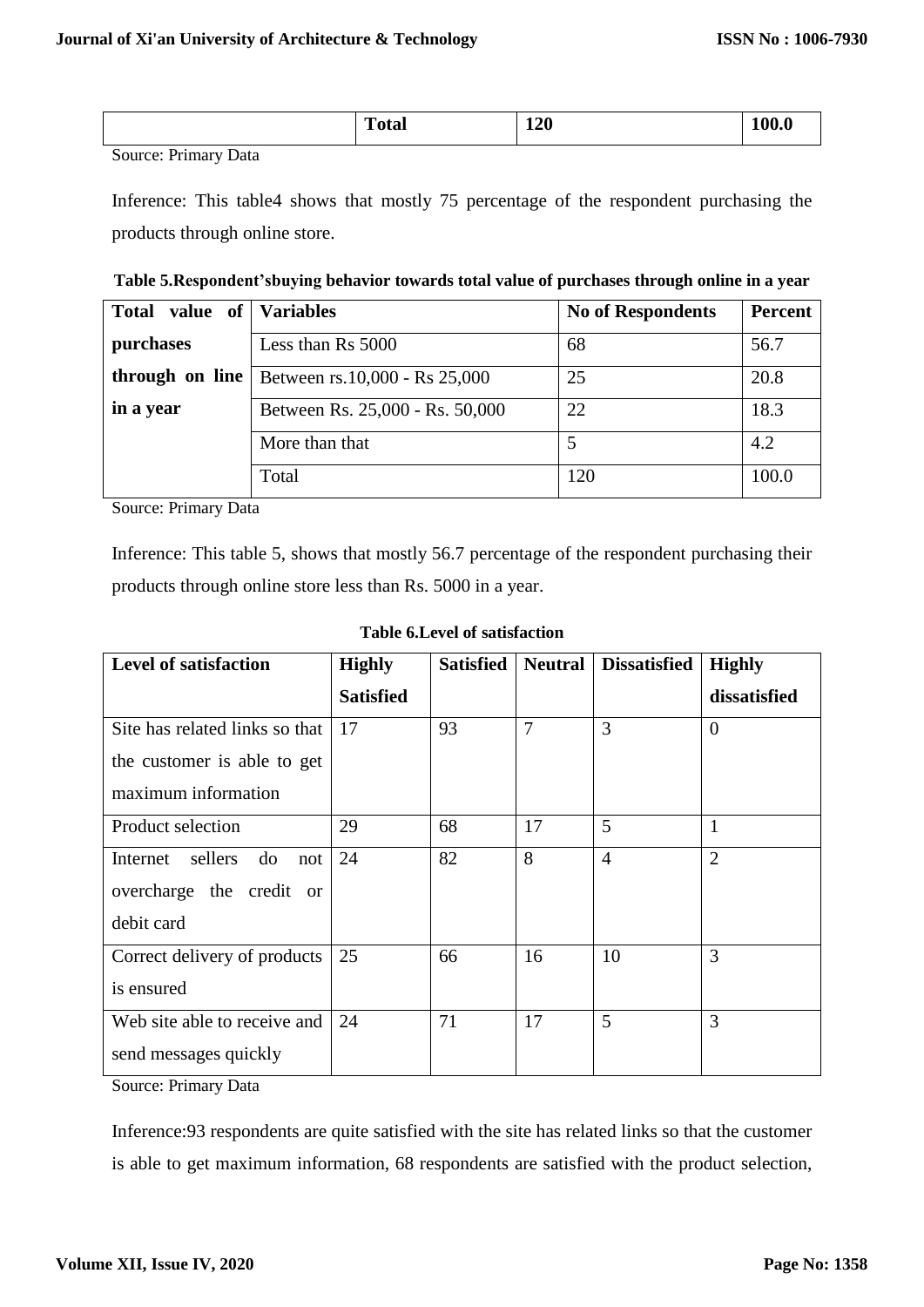82 respondents are satisfied with the Internet sellers do not overcharge the credit or debit card, 66 respondents are satisfied withthe Correct delivery of products is ensured and 71 respondents are satisfied with Web site able to receive and send messages quickly.

# **Hypothesis Framed**

H0: There is no Association between gender and Level of satisfaction towards information provided in the internet

H1: There is an Association between gender and Level of satisfaction towards information provided in the internet

# **Table 7.Association between gender and Level of satisfaction towards information provided in the internet**

| <b>Chi-Square Tests</b>                                                                 |                 |    |                                          |  |  |
|-----------------------------------------------------------------------------------------|-----------------|----|------------------------------------------|--|--|
|                                                                                         | <b>Value</b>    | df | <b>Asymptotic Significance (2-sided)</b> |  |  |
| Pearson Chi-Square                                                                      | $3.941^{\circ}$ | 3  | .268                                     |  |  |
| Likelihood Ratio                                                                        | 5.103           | 3  | .164                                     |  |  |
| <b>Linear-by-Linear Association</b>                                                     | .111            |    | .739                                     |  |  |
| N of Valid Cases                                                                        | 120             |    |                                          |  |  |
| a. 4 cells (50.0%) have expected count less than 5. The minimum expected count is 1.50. |                 |    |                                          |  |  |

Source: Computed Data

Inference:Test statistics showed that Chi-Square calculated at 3 degree of freedom 3.941 less than table value 7.815. Hence null hypothesis is accepted that there is no significant difference between gender &Level of satisfaction towards information provided in the internet.

# **Hypothesis Framed**

H0: There is no Association between gender and Level of satisfaction towards product selection

H2: There is an Association between gender and Level of satisfaction towards product selection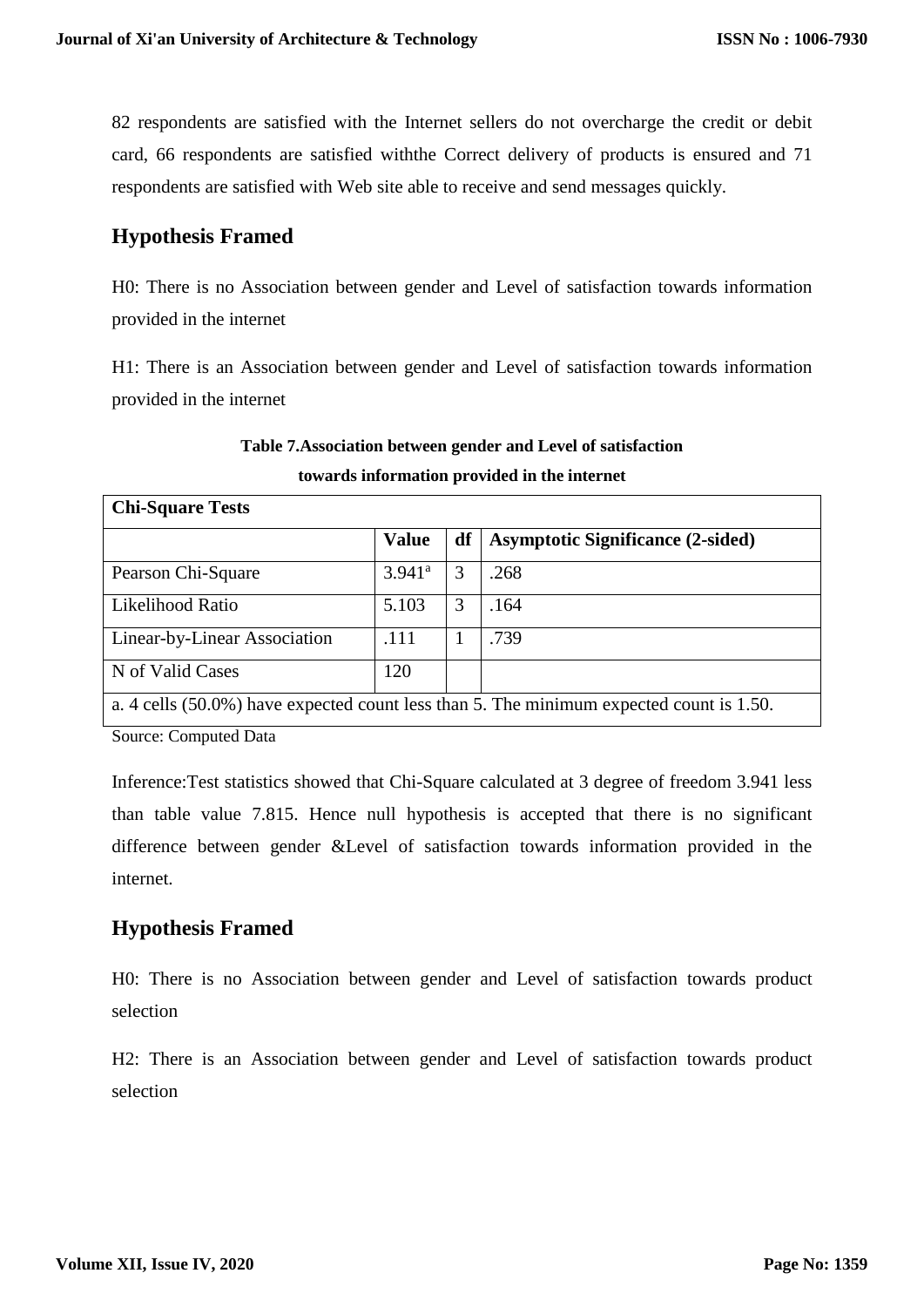| <b>Chi-Square Tests</b>      |                      |    |                                                                                        |  |  |
|------------------------------|----------------------|----|----------------------------------------------------------------------------------------|--|--|
|                              | <b>Value</b>         | df | <b>Asymptotic Significance (2-sided)</b>                                               |  |  |
| Pearson Chi-Square           | $6.980$ <sup>a</sup> | 4  | .137                                                                                   |  |  |
| Likelihood Ratio             | 9.302                | 4  | .054                                                                                   |  |  |
| Linear-by-Linear Association | 4.774                |    | .029                                                                                   |  |  |
| N of Valid Cases             | 120                  |    |                                                                                        |  |  |
|                              |                      |    | a. 4 cells (40.0%) have expected count less than 5. The minimum expected count is .50. |  |  |

Source: Computed Data

Inference:Test statistics showed that Chi-Square calculated at 4 degree of freedom 6.980 less than table value 9.488.Hence null hypothesis is accepted that there is no significant difference between gender and Level of satisfaction towards product selection.

# **Hypothesis Framed**

H0: There is no Association between gender and Level of satisfaction towards correct delivery of products.

H3: There is an Association between gender and Level of satisfaction towards correct delivery of products.

| <b>Chi-Square Tests</b>      |                 |                |                                                                                         |  |  |  |
|------------------------------|-----------------|----------------|-----------------------------------------------------------------------------------------|--|--|--|
|                              | <b>Value</b>    | df             | <b>Asymptotic Significance (2-sided)</b>                                                |  |  |  |
| Pearson Chi-Square           | $6.875^{\rm a}$ | $\overline{4}$ | .143                                                                                    |  |  |  |
| Likelihood Ratio             | 7.081           | 4              | .132                                                                                    |  |  |  |
| Linear-by-Linear Association | .606            |                | .436                                                                                    |  |  |  |
| N of Valid Cases             | 120             |                |                                                                                         |  |  |  |
|                              |                 |                | a. 2 cells (20.0%) have expected count less than 5. The minimum expected count is 1.50. |  |  |  |

**Table 9.Association betweenGender and Level of satisfaction towards correct delivery of the products**

Source: Computed Data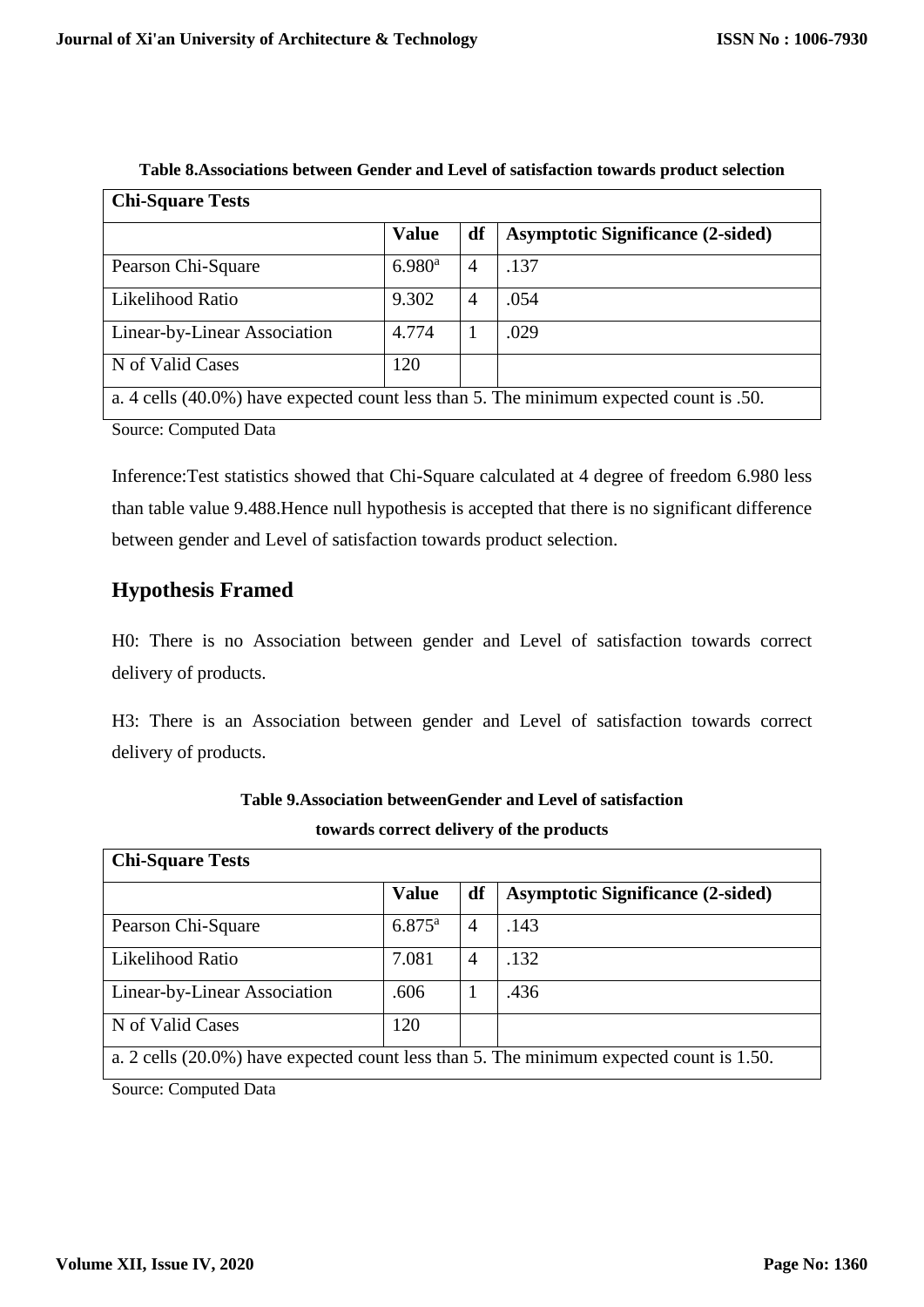Inference:Test statistics showed that Chi-Square calculated at 4 degree of freedom 6.875 less than table value 9.488.Hence null hypothesis is accepted that there is no significant difference between gender and Level of satisfaction towards correct delivery of products.

# **Hypothesis Framed**

H0: There is no Association between gender and Level of satisfaction towards Web site able to receive and send messages

H4: There is an Association between gender and Level of satisfaction towards Web site able to receive and send messages

#### **Table 10.Association between gender and Level of satisfaction towards website able to receive and send messages**

| <b>Chi-Square Tests</b>                                                                 |                 |    |                                          |  |  |  |
|-----------------------------------------------------------------------------------------|-----------------|----|------------------------------------------|--|--|--|
|                                                                                         | <b>Value</b>    | df | <b>Asymptotic Significance (2-sided)</b> |  |  |  |
| Pearson Chi-Square                                                                      | $3.456^{\rm a}$ | 4  | .485                                     |  |  |  |
| Likelihood Ratio                                                                        | 3.596           | 4  | .463                                     |  |  |  |
| Linear-by-Linear Association                                                            | 1.142           | 1  | .285                                     |  |  |  |
| N of Valid Cases                                                                        | 120             |    |                                          |  |  |  |
| a. 4 cells (40.0%) have expected count less than 5. The minimum expected count is 1.50. |                 |    |                                          |  |  |  |

Source: Computed Data

Inference:Test statistics showed that Chi-Square calculated at 4 degree of freedom 3.456 less than table value 9.488.Hence null hypothesis is accepted that there is no significant difference between gender and Level of satisfaction towards Web site able to receive and send messages.

# **Hypothesis Framed**

H0: There is no Association between Qualification and Level of satisfaction towards information provided in the internet

H5: There is an Association between Qualification and Level of satisfaction towards information provided in the internet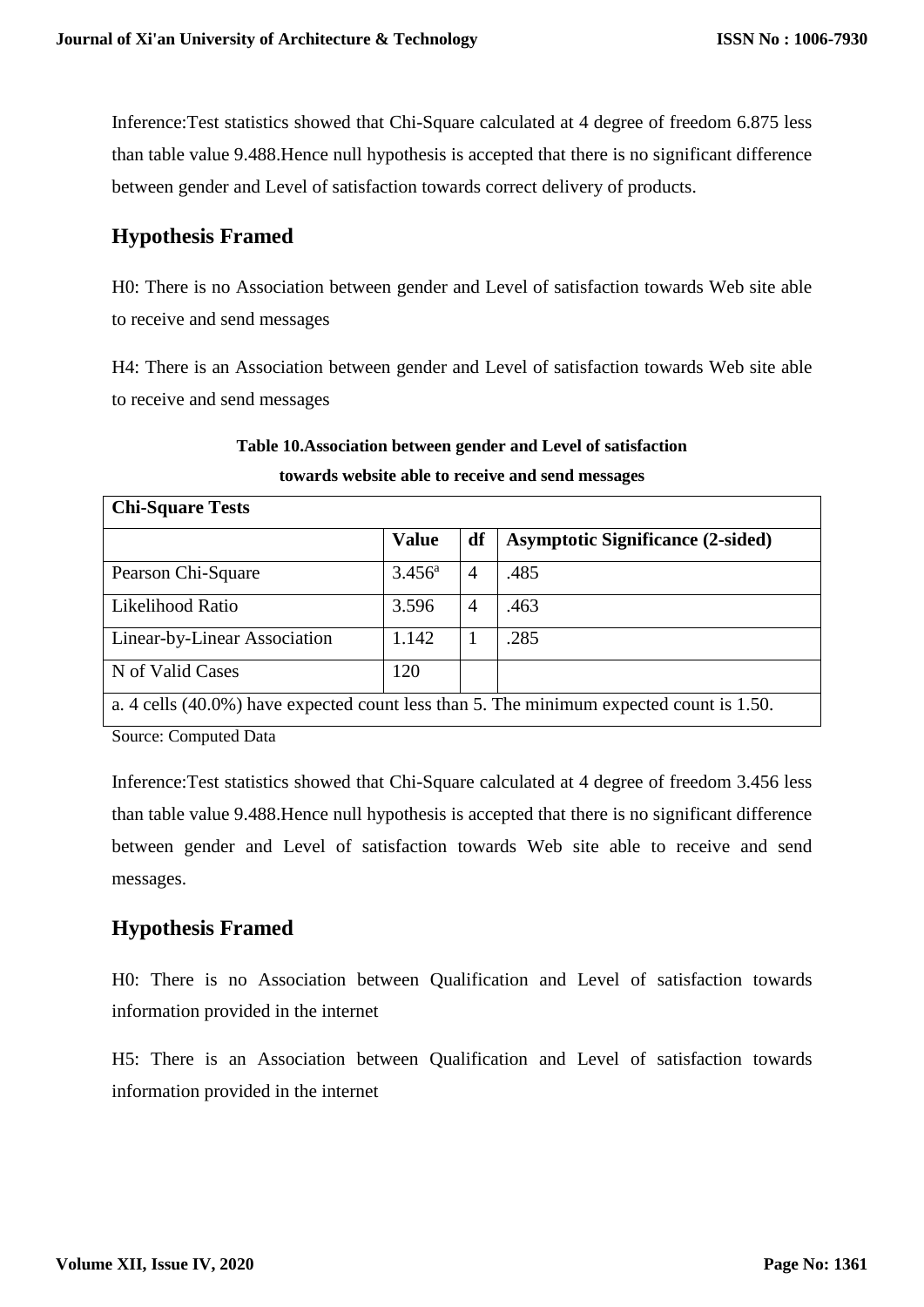| <b>Chi-Square Tests</b>                                                                |                    |    |                                          |  |  |
|----------------------------------------------------------------------------------------|--------------------|----|------------------------------------------|--|--|
|                                                                                        | <b>Value</b>       | df | <b>Asymptotic Significance (2-sided)</b> |  |  |
| Pearson Chi-Square                                                                     | 4.419 <sup>a</sup> | 6  | .620                                     |  |  |
| Likelihood Ratio                                                                       | 6.561              | 6  | .363                                     |  |  |
| Linear-by-Linear Association                                                           | 1.516              | 1  | .218                                     |  |  |
| N of Valid Cases                                                                       | 120                |    |                                          |  |  |
| a. 8 cells (66.7%) have expected count less than 5. The minimum expected count is .13. |                    |    |                                          |  |  |

**Table 11.Association betweenQualifications and Level of satisfaction towards information provided in the internet**

Source: Computed Data

Inference:Test statistics showed that Chi-Square calculated at 6 degree of freedom 4.419 less than table value 12.592.Hence null hypothesis is accepted that there is no significant difference between Qualification and Level of satisfaction towards information provided in the internet.

#### **Hypothesis Framed**

H0: There is no Association between qualification and Level of satisfaction towards product selection

H6: There is an Association between qualification and Level of satisfaction towards product selection

| UM-DYUALU LUSUS              |              |    |                                                                                         |  |  |
|------------------------------|--------------|----|-----------------------------------------------------------------------------------------|--|--|
|                              | <b>Value</b> | df | <b>Asymptotic Significance (2-sided)</b>                                                |  |  |
| Pearson Chi-Square           | $21.144^a$   | 8  | .007                                                                                    |  |  |
| Likelihood Ratio             | 12.942       | 8  | .114                                                                                    |  |  |
| Linear-by-Linear Association | 2.372        |    | .124                                                                                    |  |  |
| N of Valid Cases             | 120          |    |                                                                                         |  |  |
|                              |              |    | a. 10 cells (66.7%) have expected count less than 5. The minimum expected count is .04. |  |  |

**Table 12.Association betweenQualifications and Level of satisfaction towards product selection Chi-Square Tests**

Source: Computed Data

Inference:Test statistics showed that Chi-Square calculated at 8 degree of freedom 21.144 more than table value 15.507.Hence null hypothesis is rejected that there is a significant difference between qualification and Level of satisfaction towards product selection.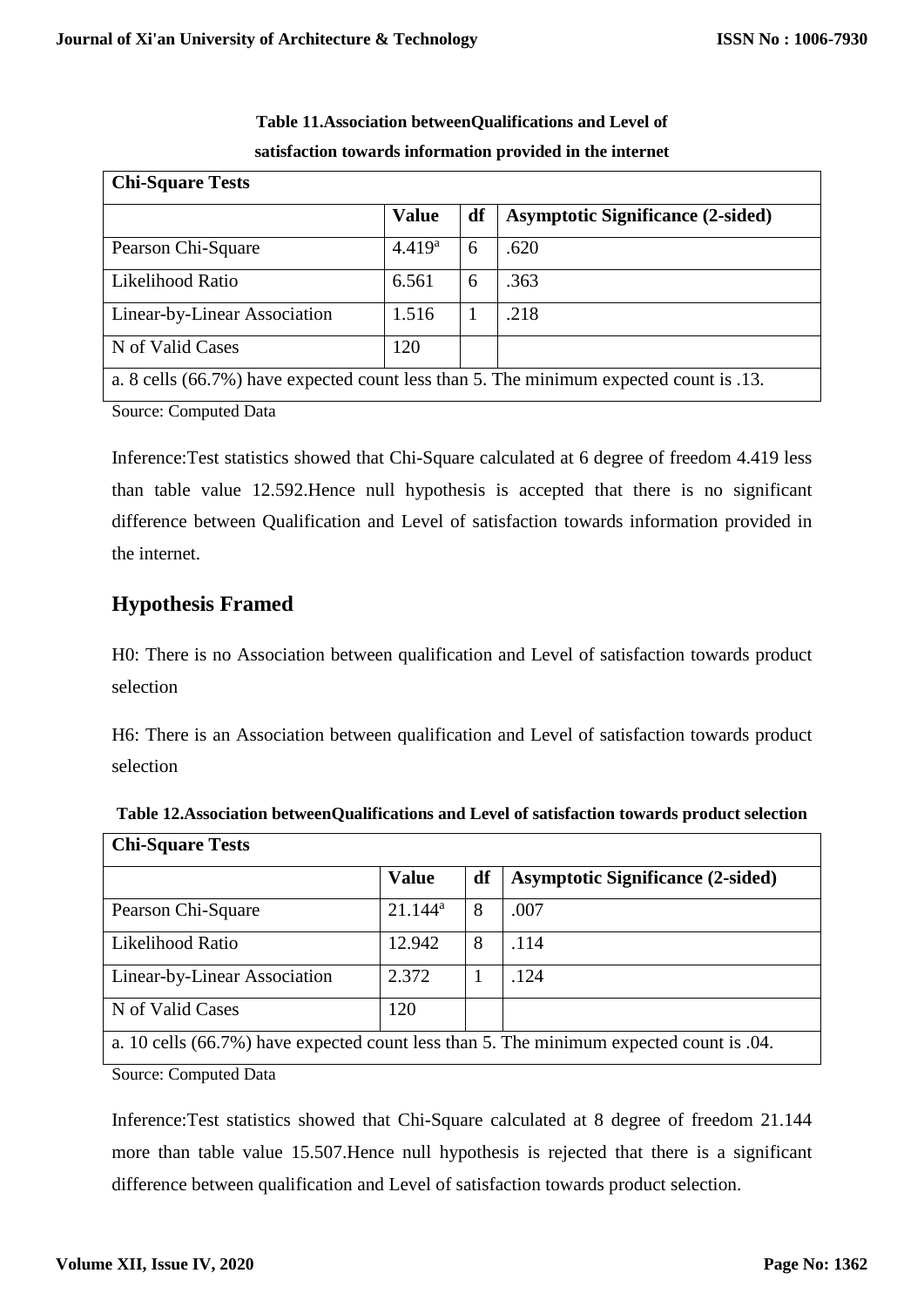# **Hypothesis Framed**

H0: There is no Association between qualification and Level of satisfaction towards correct delivery of products

H7: There is an Association between qualification and Level of satisfaction towards correct delivery of products

| <b>Chi-Square Tests</b>      |              |    |                                                                                         |  |  |  |
|------------------------------|--------------|----|-----------------------------------------------------------------------------------------|--|--|--|
|                              | <b>Value</b> | df | <b>Asymptotic Significance (2-sided)</b>                                                |  |  |  |
| Pearson Chi-Square           | $6.848^{a}$  | 8  | .553                                                                                    |  |  |  |
| Likelihood Ratio             | 10.221       | 8  | .250                                                                                    |  |  |  |
| Linear-by-Linear Association | .180         |    | .672                                                                                    |  |  |  |
| N of Valid Cases             | 120          |    |                                                                                         |  |  |  |
|                              |              |    | a. 10 cells (66.7%) have expected count less than 5. The minimum expected count is .13. |  |  |  |

**Table 13.Associations between qualification and Level of satisfaction towards correct delivery of products**

Source: Computed Data

Inference:Test statistics showed that Chi-Square calculated at 8 degree of freedom 6.848 less than table value 15.507. Hence null hypothesis is accepted that there is no significant difference between qualification and Level of satisfaction towards correct delivery of products.

# **Hypothesis Framed**

H0: There is no Association between qualification and Level of satisfaction towards Web site able to receive and send messages

H 4: There is an Association between qualification and Level of satisfaction towards Web site able to receive and send messages

| Table 14. Association between qualification and Level of satisfaction |  |
|-----------------------------------------------------------------------|--|
| towards website able to receive and send messages                     |  |

| <b>Chi-Square Tests</b> |                  |    |                                   |
|-------------------------|------------------|----|-----------------------------------|
|                         | <b>Value</b>     | df | Asymptotic Significance (2-sided) |
| Pearson Chi-Square      | $25.967^{\rm a}$ |    | .001                              |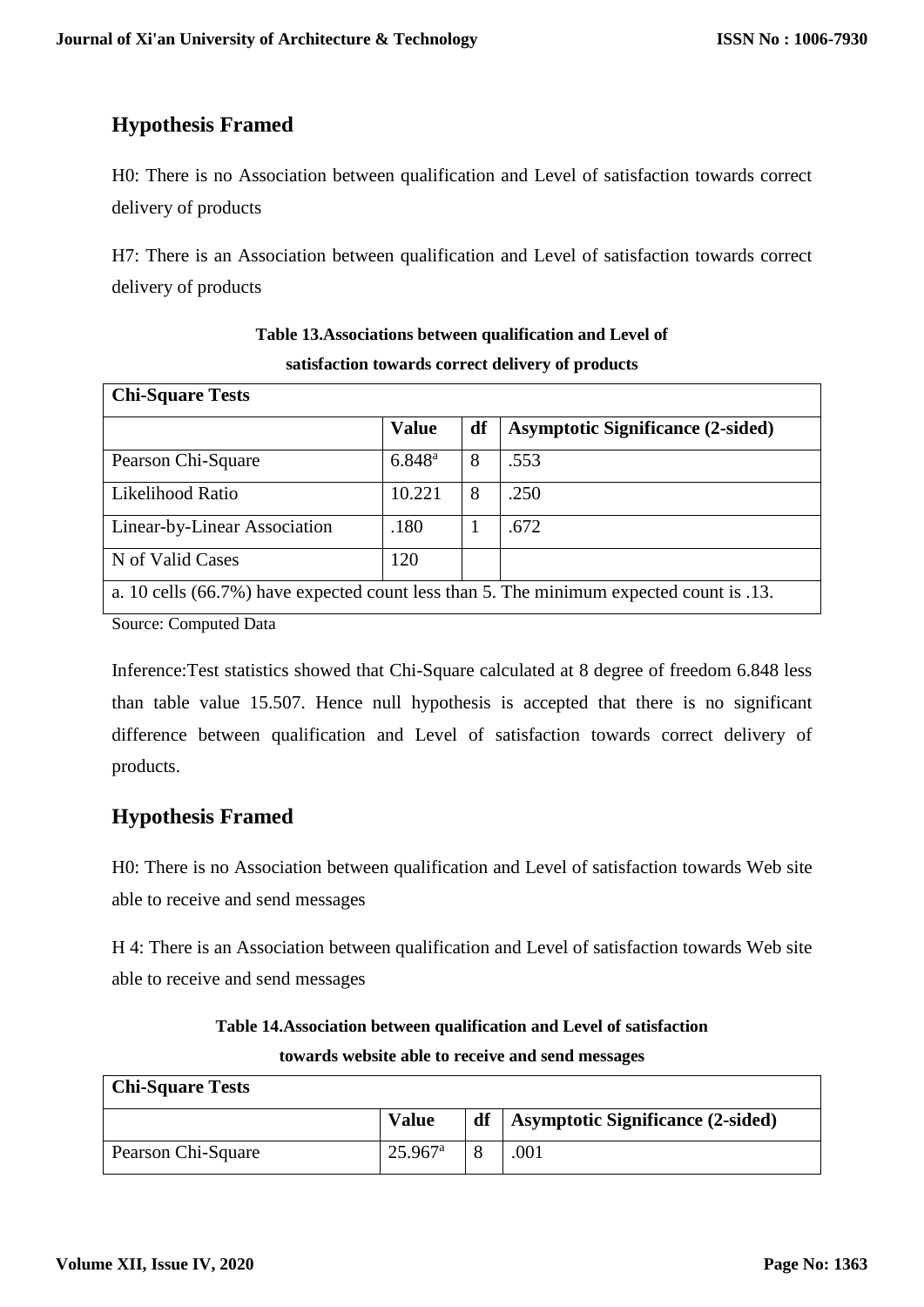| Likelihood Ratio             | 14.498 | .070                                                                                    |
|------------------------------|--------|-----------------------------------------------------------------------------------------|
| Linear-by-Linear Association | 3.297  | .069                                                                                    |
| N of Valid Cases             | 120    |                                                                                         |
|                              |        | a. 11 cells (73.3%) have expected count less than 5. The minimum expected count is .13. |

Source: Computed Data

Inference:Test statistics showed that Chi-Square calculated at 8 degree of freedom 25.967more than table value 15.507.Hence null hypothesis is rejectedthat there is a significant difference between qualification and Level of satisfaction towards Web site able to receive and send messages.

#### **Factor Analysis**

|                                         | <b>Mean</b> | <b>Std. Deviation</b> | <b>Analysis N</b> |
|-----------------------------------------|-------------|-----------------------|-------------------|
| Security                                | 2.1500      | 1.00962               | 120               |
| Ease of usage                           | 1.4833      | .84995                | 120               |
| Reliability                             | 1.9167      | .52793                | 120               |
| Deals offered by the company            | 1.7583      | .64815                | 120               |
| Gathering information                   | 1.7583      | .64815                | 120               |
| Wide range of choice                    | 1.9500      | .57759                | 120               |
| Easy payment mechanism                  | 1.9250      | .55250                | 120               |
| Quick delivery of products and services | 1.9333      | .54593                | 120               |

**Table 15.Descriptive Statistics**

It is concluded that security that influence the customers to buy the product online. It has highest mean of 2.15. Factor Analysis is the statistical tool that has been used to Measure of Sampling Adequacy.In this research it shows the value of .690 and has been found significant as shown in Table 15. And it was found out after the test that Factor Analysis can be applied on the data.

|  |  |  | <b>Table 16.KMO and Bartlett's Test</b> |  |
|--|--|--|-----------------------------------------|--|
|--|--|--|-----------------------------------------|--|

| <b>KMO and Bartlett's Test</b>                           |                    |         |  |  |  |  |
|----------------------------------------------------------|--------------------|---------|--|--|--|--|
| Kaiser-Meyer-Olkin Measure of Sampling Adequacy.<br>.690 |                    |         |  |  |  |  |
| Bartlett's Test of Sphericity                            | Approx. Chi-Square | 475.925 |  |  |  |  |
|                                                          | df                 | 28      |  |  |  |  |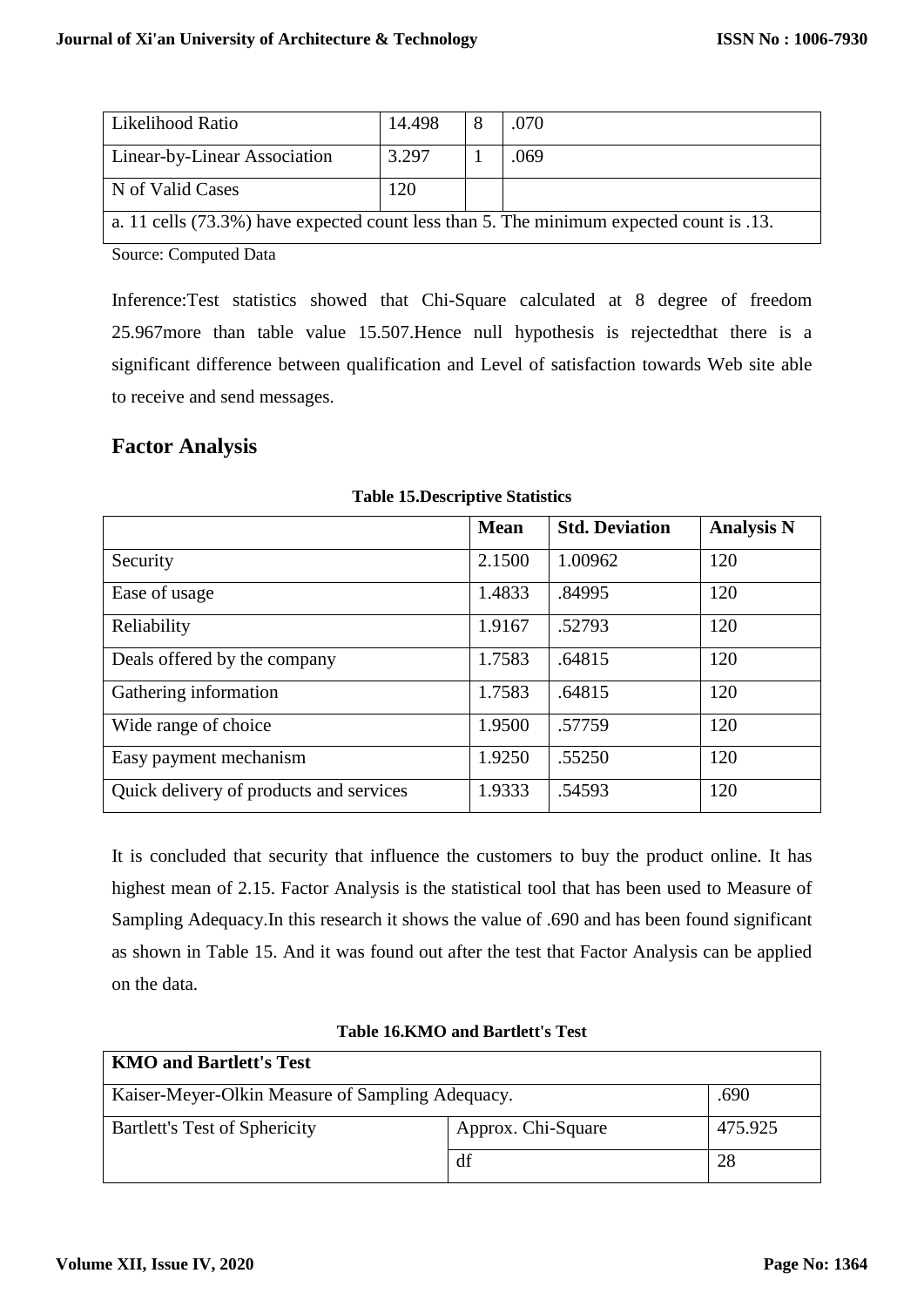The researchers to identify significant and smaller numbers of factors as the respondents were asked for eight observed variables related to customer satisfaction have used the factor analysis technique. The Principal Component Analysis extraction method was used to analyze the data with Varimax Rotation Method.

| <b>Communalities</b>                    |                |                   |  |  |  |  |
|-----------------------------------------|----------------|-------------------|--|--|--|--|
|                                         | <b>Initial</b> | <b>Extraction</b> |  |  |  |  |
| Security                                | 1.000          | .787              |  |  |  |  |
| Ease of usage                           | 1.000          | .449              |  |  |  |  |
| Reliability                             | 1.000          | .101              |  |  |  |  |
| Deals offered by the company            | 1.000          | .638              |  |  |  |  |
| Gathering information                   | 1.000          | .565              |  |  |  |  |
| Wide range of choice                    | 1.000          | .737              |  |  |  |  |
| Easy payment mechanism                  | 1.000          | .845              |  |  |  |  |
| Quick delivery of products and services | 1.000          | .821              |  |  |  |  |

#### **Table 17.Principal Component Analysis**

Note: Extraction Method: Principal Component Analysis.

The communalities which show how much of the variance in the variables has been accounted for by the extracted factors. 85% of the variance in "Easy payment mechanism" is accounted for, while 10% of the variance in "Reliability" is accounted for.

| <b>Total Variance Explained</b> |                            |                           |                           |                         |                                                   |                        |                                             |                           |                                       |
|---------------------------------|----------------------------|---------------------------|---------------------------|-------------------------|---------------------------------------------------|------------------------|---------------------------------------------|---------------------------|---------------------------------------|
| <b>Component</b>                | <b>Initial Eigenvalues</b> |                           |                           |                         | <sub>of</sub><br><b>Extraction</b><br><b>Sums</b> |                        | <b>Rotation</b><br><b>of</b><br><b>Sums</b> |                           |                                       |
|                                 |                            |                           |                           | <b>Squared Loadings</b> |                                                   |                        | <b>Squared Loadings</b>                     |                           |                                       |
|                                 | Total                      | Variance<br>$\frac{6}{9}$ | $C$ umulative<br>$\aleph$ | Total                   | Variance<br>% of                                  | Cumulative<br>$\aleph$ | Total                                       | Variance<br>$\frac{6}{9}$ | Cumulative<br>$\mathcal{S}_{\bullet}$ |
| 1                               | 3.792                      | 47.403                    | 47.403                    | 3.792                   | 47.403                                            | 47.403                 | 3.590                                       | 44.871                    | 44.871                                |
| $\overline{2}$                  | 1.149                      | 14.368                    | 61.771                    | 1.149                   | 14.368                                            | 61.771                 | 1.352                                       | 16.900                    | 61.771                                |
| 3                               | .948                       | 11.853                    | 73.624                    |                         |                                                   |                        |                                             |                           |                                       |

|  |  |  | Table 18. Rotation converged in 3 iterations |  |  |  |
|--|--|--|----------------------------------------------|--|--|--|
|--|--|--|----------------------------------------------|--|--|--|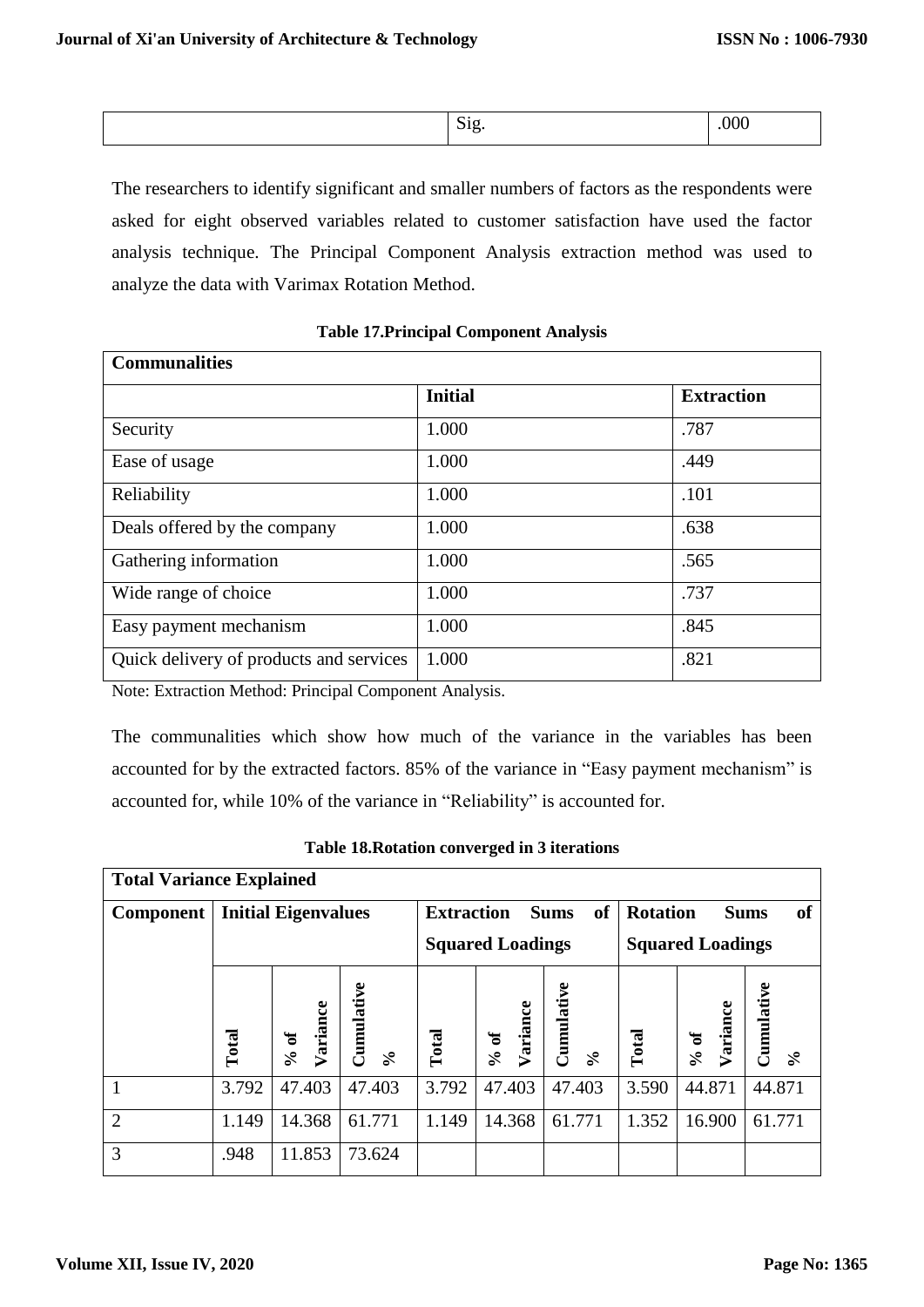| 4                                               | .837 | 10.462 84.086 |         |  |  |  |  |
|-------------------------------------------------|------|---------------|---------|--|--|--|--|
|                                                 | .566 | 7.071         | 91.157  |  |  |  |  |
| 6                                               | .337 | 4.214         | 95.371  |  |  |  |  |
|                                                 | .284 | 3.544         | 98.915  |  |  |  |  |
| 8                                               | .087 | 1.085         | 100.000 |  |  |  |  |
| Extraction Mothod: Dripoinal Component Apolygic |      |               |         |  |  |  |  |

Extraction Method: Principal Component Analysis.

Before extraction it is assumed that each of the original variables has as Eigen value=1).

As evident from Table 18 it is found that the number of variables have been reduced from 8 to 2 underlying factors.

The table shows that these two components are Eigen value more than 1, so the two components will be used. The cumulative percent of the variance explained by these factors is 61.771%. Factor loading is the correlation between a variable and a factor that has been extracted from the data. For rotated factor loadings we will consider only those statements whose factor loading is more than 0.5.Rotation with factor loading is used to eliminate all the statements whose factor loading is less than 0.5.

|                                         | Component    |                |  |
|-----------------------------------------|--------------|----------------|--|
|                                         | $\mathbf{1}$ | $\overline{2}$ |  |
| Easy payment mechanism                  | .917         |                |  |
| Quick delivery of products and services | .905         |                |  |
| Wide range of choice                    | .858         |                |  |
| Deals offered by the company            | .743         |                |  |
| Gathering information                   | .693         |                |  |
| Reliability                             |              |                |  |
| Security                                |              | $-.883$        |  |
| Ease of usage                           | .301         | .599           |  |

**Table 19.Rotated Component Matrix<sup>a</sup>**

Extraction Method: Principal Component Analysis. Rotation Method: Varimax with Kaiser Normalization, a.

The knowledge of consumer behavior helps the marketer to understand how consumers think, feel and select from alternatives offered like Easy payment mechanism, Quick delivery of products and services, Wide range of choice, Deals offered by the company and Gathering information.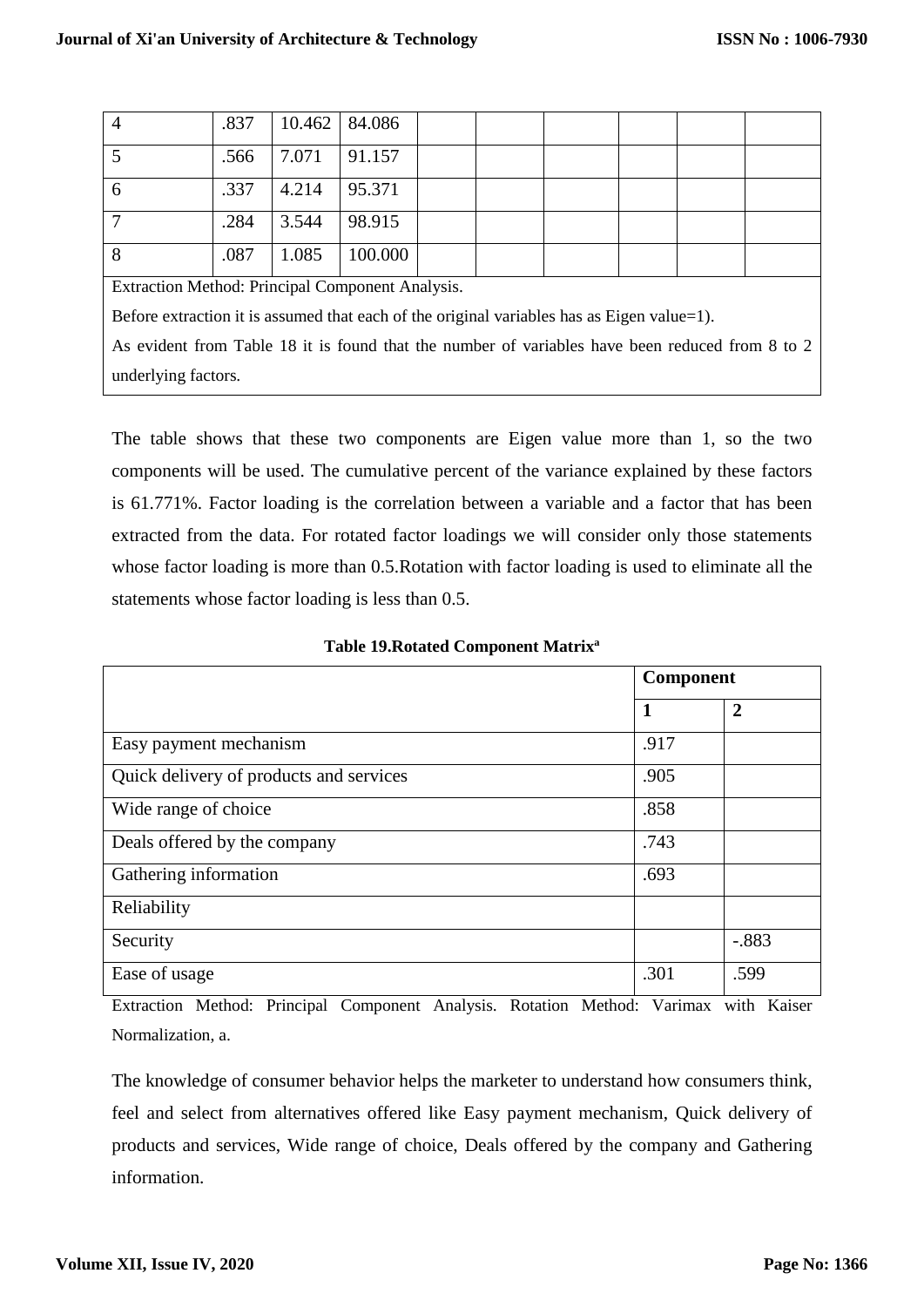#### **Conclusion**



**Figure 2.Scree Plot**

Majority of the respondents purchased Jewelry through online for more than 10 times amounted to Rs 5000. Under Factor Analysis, Significant Factors for Customer Satisfaction towards online buying behavior towards consumer goods were identified. The factors influencing the buying behavior of the customers most are Easy payment mechanism, Quick delivery of products and services, Wide range of choice, Deals offered by the company and Gathering information.This research proved there is no significant difference between gender & Level of satisfaction towards information provided in the internet,product selection and correct delivery of products.

#### **References**

- 1. Bauboniene Z. and Guleviciute G. (2015). E-Commerce Factors Influencing Consumers'Online Shopping Decision, Socialines Technologies, Vol 5 No-1, p. 74-81.
- 2. Gurviders shergill and Zhaobin, Web-based Shopping: Consumer' Attitudes Towards online shopping in New Zealand "Journal of Electronic Commerce Research Vol.6, No:2, 2005.
- 3. Jarvenpaa, S. L., Tractinsky, N., and Vitale, M. (2000), Consumer trusts in an Internet store, î- Information Technology and Management (1), pp, 45-71.
- 4. Khanh , N.T.V. and Gim, G. (2014). Factors Affecting the Online Shopping Behavior: An Empirical Investigation in Vietnam, International Journal of Engineering Research and Applications, Vol. 4, No-2, pp-388-392.
- 5. Kotler P. & Keller, K. (2012). Marketing Management, Pearson Prentice Hall, New Jersey Laohanpensang , O. (2009). Factors influencing the Internet shopping behaviour: